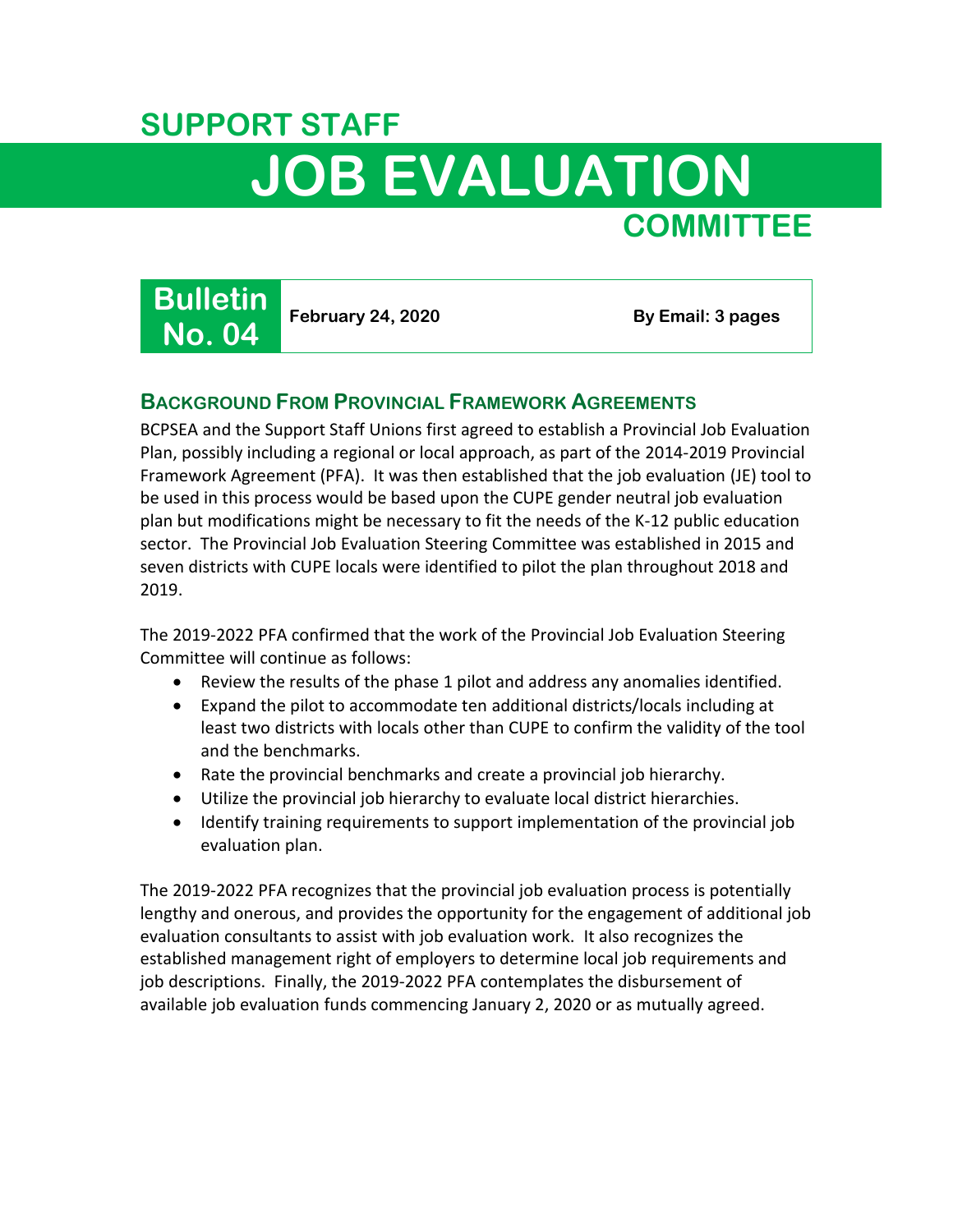## **PHASE 1 PILOT UPDATE**

The seven Phase 1 pilot districts are:

School District 6 (Rocky Mountain)/CUPE Local 440 School District 28 (Quesnel)/CUPE Local 4990 School District 36 (Surrey)/CUPE Local 728 School District 42 (Maple Ridge-Pitt Meadows)/CUPE Local 703 School District 53 (Okanagan Similkameen)/CUPE Local 523 School District 63 (Saanich)/CUPE Local 441 School District 68 (Nanaimo-Ladysmith)/CUPE Local 606

Over the past two years, the joint job evaluation committees in the Phase 1 pilot districts were asked to complete a number of job evaluation tasks:

- 1. Participate in job evaluation project training provided jointly by CUPE and BCPSEA on January 22, 2019.
- 2. Review and give feedback on the draft provincial benchmarks (previously called provincial job descriptions).
- 3. Review and give feedback on the draft ratings of the provincial benchmarks, as completed by the job evaluation consultants.
- 4. Each district committee established, in consultation with the provincial job evaluation consultants, provincial benchmark matches for all of the district's jobs. The committees were subsequently asked to review the match for each job and either approve it, find a new match, or individually rate the district job using the provincial job evaluation plan if no match was found.
- 5. The district committees provided the data derived from their work to the provincial consultants. All of the data from the seven district committees was received by December 18, 2019 and a preliminary analysis of that data was shared with the Provincial Job Evaluation Steering Committee on January 23, 2020.

Following the pilot districts' initial work, at the end of January 2020 the Provincial Job Evaluation Steering Committee prepared and distributed a questionnaire to the seven pilot districts seeking feedback on the process to date and on possible improvements that might be implemented going forward with the job evaluation project. Survey data is currently being analyzed and received by the Provincial Job Evaluation Steering Committee.

### **PAY ADJUSTMENT PROCESS**

At the December 18, 2019 Provincial Job Evaluation Steering Committee meeting, the Committee reviewed the 2019-2022 Provincial Framework Agreement commitment that, "The disbursement of available JE funds shall commence by January 2, 2020 or as mutually agreed" and recognized, as the Committee does its work, that implementation of the job evaluation plan will be **retroactive to January 2, 2020** within the funding provided under the PFA.